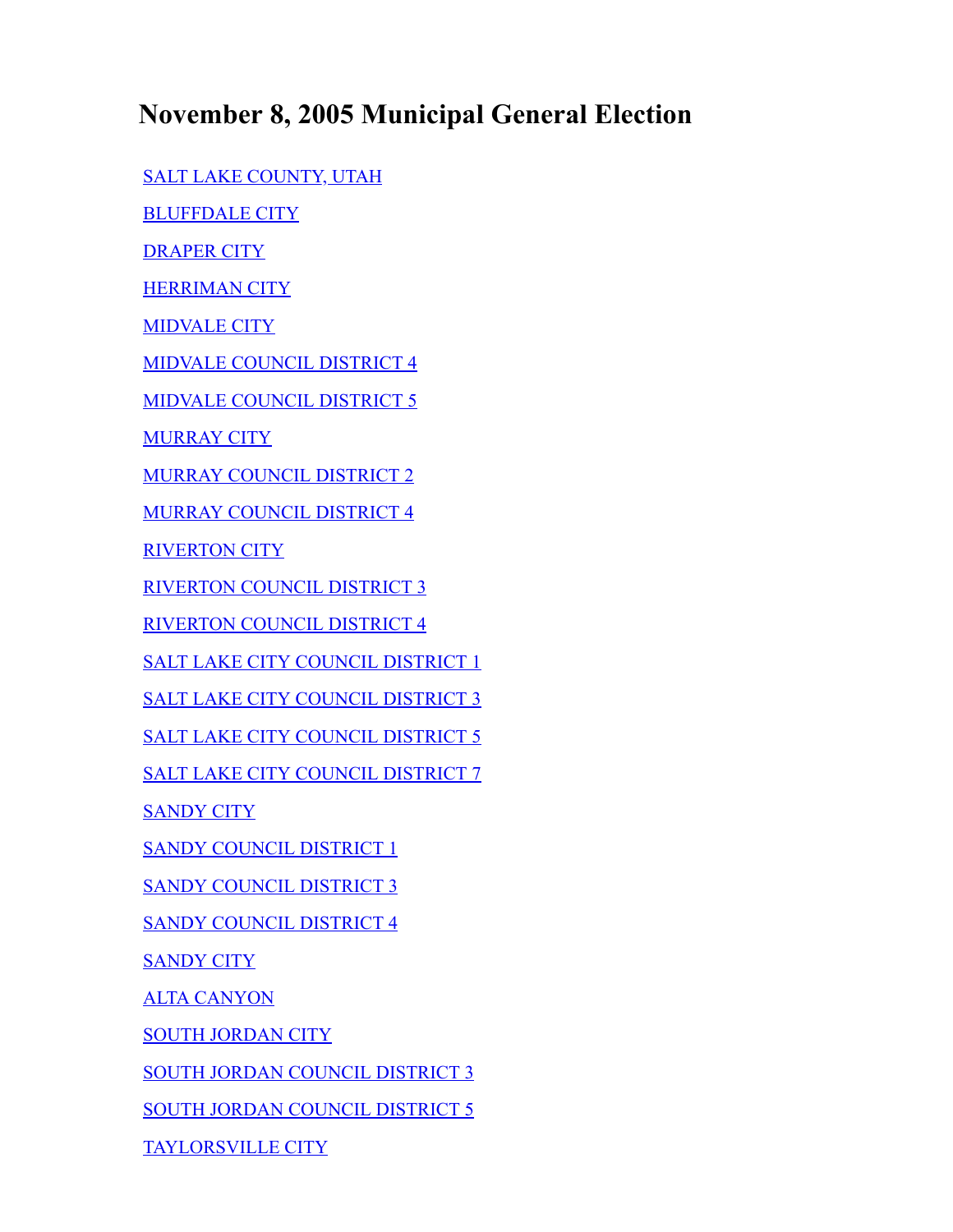<span id="page-1-2"></span><span id="page-1-1"></span><span id="page-1-0"></span>

| <b>TAYLORSVILLE COUNCIL DISTRICT 4</b> |        |         |
|----------------------------------------|--------|---------|
| <b>TAYLORSVILLE COUNCIL DISTRICT 5</b> |        |         |
| <b>WEST JORDAN CITY</b>                |        |         |
| <b>WEST VALLEY CITY</b>                |        |         |
| WEST VALLEY COUNCIL DISTRICT 2         |        |         |
| <b>WEST VALLEY COUNCIL DISTRICT 4</b>  |        |         |
| <b>Precincts Counted List</b>          |        |         |
| <b>Back To Top</b>                     |        |         |
| SALT LAKE COUNTY, UTAH                 |        |         |
| <b>Precincts Counted</b>               | 320    | 100.00% |
| <b>Registered Voters</b>               | 317227 | 100.00% |
| <b>Ballots Cast</b>                    | 67842  | 21.39%  |
| <b>Back To Top</b>                     |        |         |
| <b>BLUFFDALE CITY</b>                  |        |         |
| <b>Precincts Counted</b>               | 2      | 100.00% |
| <b>Registered Voters</b>               | 3330   | 100.00% |
| <b>Ballots Cast</b>                    | 1626   | 48.83%  |
| <b>BLUFFDALE CITY MAYOR</b>            |        |         |
| <b>CLAUDIA ANDERSON</b>                | 870    | 53.84%  |
| <b>WAYNE MOSS MORTIMER</b>             | 746    | 46.16%  |
| <b>BLUFFDALE CITY COUNCIL AT-LARGE</b> |        |         |
| Vote For 2                             |        |         |
| <b>MORRIS RUEL CLARK</b>               | 685    | 21.62%  |
| <b>NANCY LORD</b>                      | 868    | 27.40%  |
| <b>BILL MAXWELL</b>                    | 891    | 28.13%  |
| <b>JOHN C ROBERTS JR</b>               | 724    | 22.85%  |
| <b>Back To Top</b>                     |        |         |
| <b>DRAPER CITY</b>                     |        |         |
| <b>Precincts Counted</b>               | 10     | 100.00% |
| <b>Registered Voters</b>               | 16035  | 100.00% |
| <b>Ballots Cast</b>                    | 2956   | 18.43%  |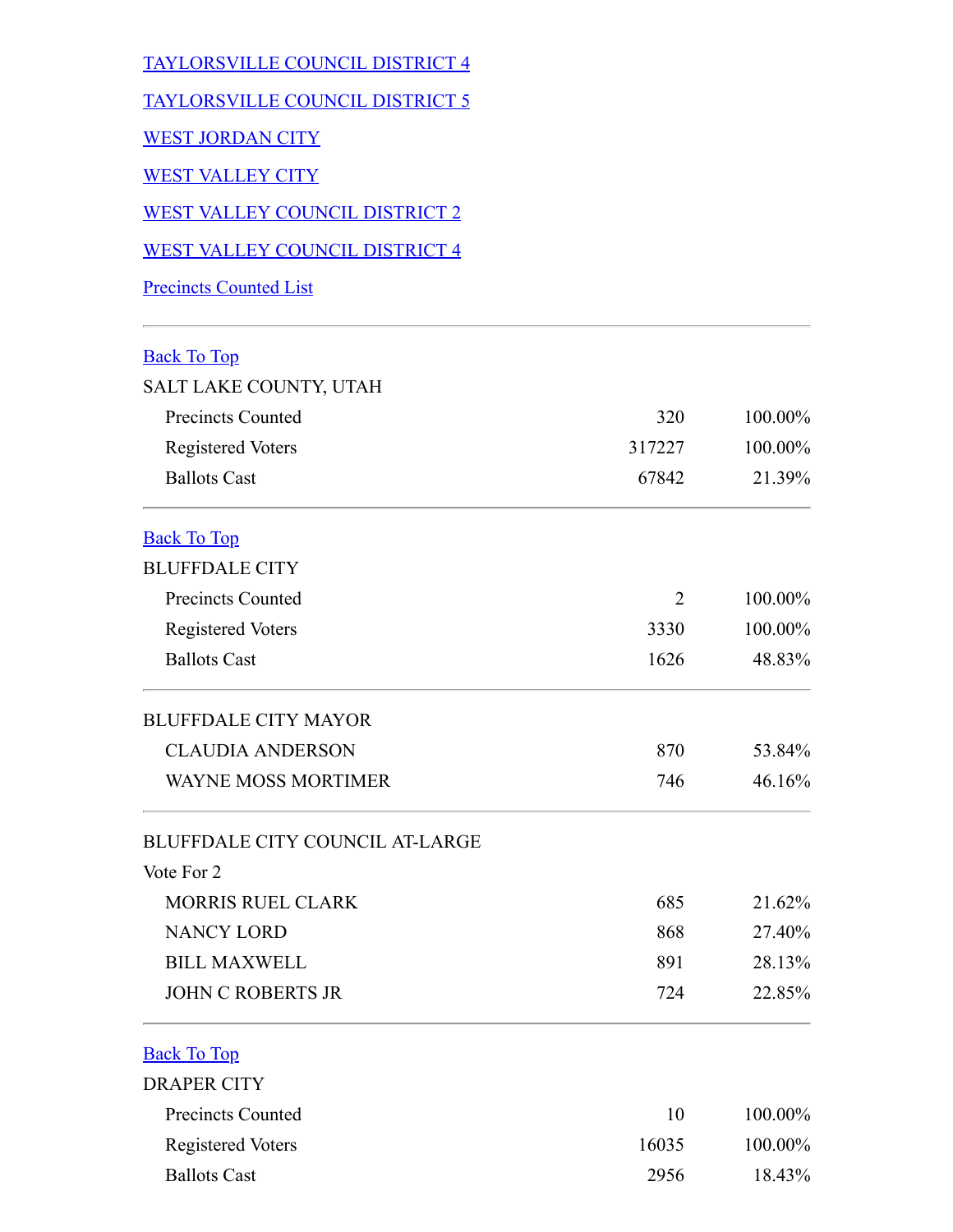## DRAPER CITY MAYOR<

<span id="page-2-1"></span><span id="page-2-0"></span>

| (TD)                           |                |         |
|--------------------------------|----------------|---------|
| <b>SUMMER PUGH</b>             | 705            | 24.15%  |
| DARRELL H. SMITH               | 2214           | 75.85%  |
| DRAPER CITY COUNCIL AT-LARGE   |                |         |
| Vote For 2                     |                |         |
| <b>STEPHANIE G. DAVIS</b>      | 1300           | 24.61%  |
| <b>LAMONT SMITH</b>            | 1231           | 23.30%  |
| JEFF STENQUIST                 | 1532           | 29.00%  |
| <b>TROY K. WALKER</b>          | 1220           | 23.09%  |
| <b>Back To Top</b>             |                |         |
| <b>HERRIMAN CITY</b>           |                |         |
| <b>Precincts Counted</b>       | 3              | 100.00% |
| <b>Registered Voters</b>       | 4933           | 100.00% |
| <b>Ballots Cast</b>            | 477            | 9.67%   |
| <b>HERRIMAN CITY MAYOR</b>     |                |         |
| <b>J. LYNN CRANE</b>           | 436            | 98.87%  |
| NO OTHER CANDIDATE             | $\overline{2}$ | 0.45%   |
| STONEY FONUA (WRITE-IN)        | 3              | 0.68%   |
| HERRIMAN CITY COUNCIL AT-LARGE |                |         |
| Vote For 2                     |                |         |
| <b>MICHELLE FACER BAGULEY</b>  | 344            | 40.05%  |
| M. C. RIVETTI                  | 169            | 19.67%  |
| <b>JERRY W. WALKER</b>         | 346            | 40.28%  |
| <b>Back To Top</b>             |                |         |
| <b>MIDVALE CITY</b>            |                |         |
| <b>Precincts Counted</b>       | 15             | 100.00% |
| <b>Registered Voters</b>       | 12740          | 100.00% |
| <b>Ballots Cast</b>            | 733            | 5.75%   |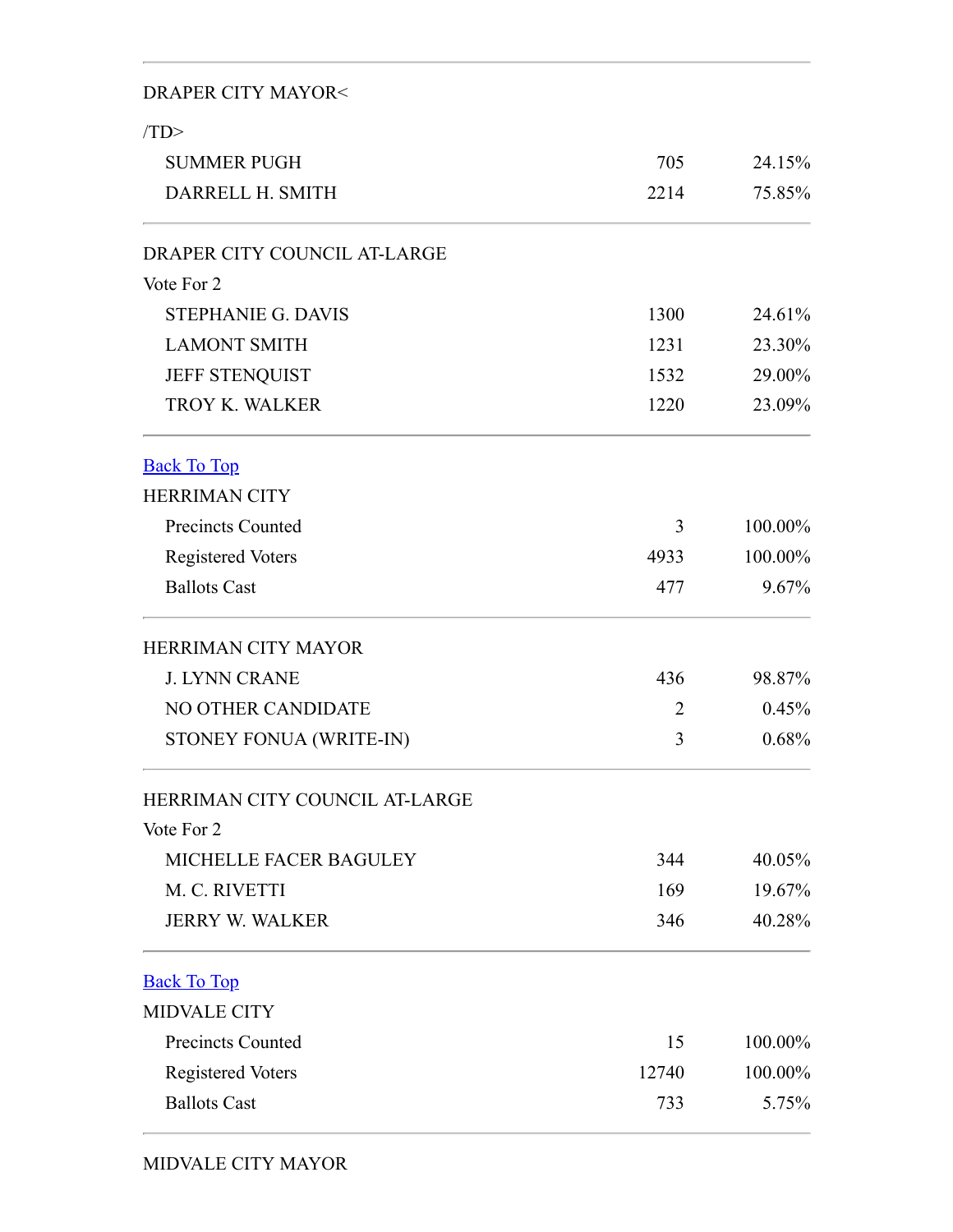<span id="page-3-3"></span><span id="page-3-2"></span><span id="page-3-1"></span><span id="page-3-0"></span>

| <b>JOANN B. SEGHINI</b>          | 703              | 99.86%   |  |
|----------------------------------|------------------|----------|--|
| NO OTHER CANDIDATE               | 1                | 0.14%    |  |
| <b>Back To Top</b>               |                  |          |  |
| MIDVALE COUNCIL DISTRICT 4       |                  |          |  |
| <b>Precincts Counted</b>         | 3                | 100.00%  |  |
| <b>Registered Voters</b>         | 4256             | 100.00%  |  |
| <b>Ballots Cast</b>              | 334              | 7.85%    |  |
| MIDVALE COUNCIL DISTRICT 4       |                  |          |  |
| <b>WAYNE SHARP</b>               | 156              | 100.00%  |  |
| NO OTHER CANDIDATE               | $\boldsymbol{0}$ | $0.00\%$ |  |
| <b>Back To Top</b>               |                  |          |  |
| MIDVALE COUNCIL DISTRICT 5       |                  |          |  |
| <b>Precincts Counted</b>         | 3                | 100.00%  |  |
| <b>Registered Voters</b>         | 2740             | 100.00%  |  |
| <b>Ballots Cast</b>              | 178              | 6.50%    |  |
| MIDVALE COUNCIL DISTRICT 5       |                  |          |  |
| <b>COLLEEN COSTELLO</b>          | 144              | 100.00%  |  |
| NO OTHER CANDIDATE               | $\theta$         | $0.00\%$ |  |
| <b>Back To Top</b>               |                  |          |  |
| <b>MURRAY CITY</b>               |                  |          |  |
| <b>Precincts Counted</b>         | 30               | 100.00%  |  |
| <b>Registered Voters</b>         | 23912            | 100.00%  |  |
| <b>Ballots Cast</b>              | 8096             | 33.86%   |  |
| <b>MURRAY CITY MAYOR</b>         |                  |          |  |
| <b>DANIEL C. SNARR</b>           | 4544             | 56.55%   |  |
| DAVID A. WILDE                   | 3492             | 43.45%   |  |
| <b>Back To Top</b>               |                  |          |  |
| <b>MURRAY COUNCIL DISTRICT 2</b> |                  |          |  |
| <b>Precincts Counted</b>         | 5                | 100.00%  |  |
| <b>Registered Voters</b>         | 4979             | 100.00%  |  |
| <b>Ballots Cast</b>              | 1874             | 37.64%   |  |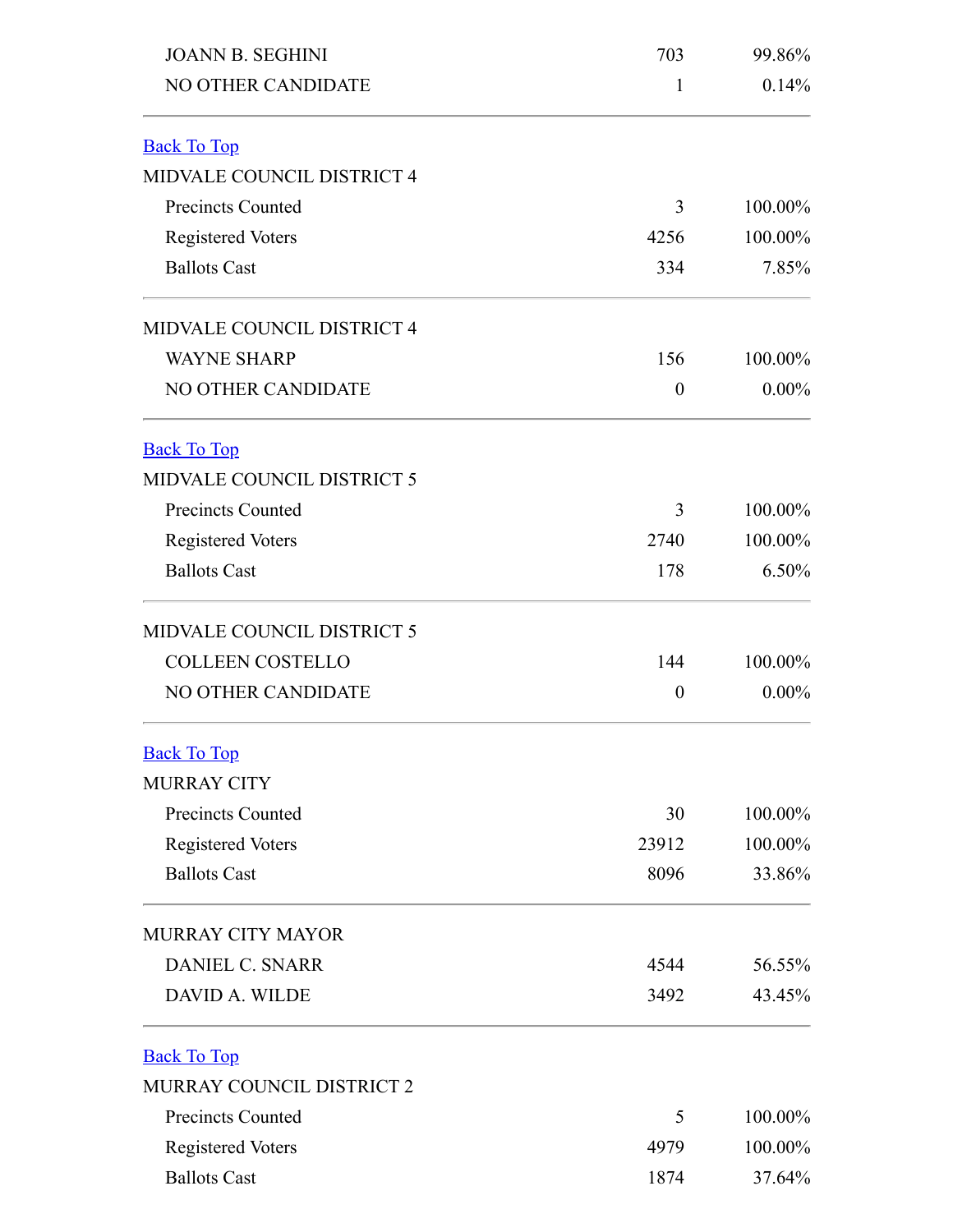<span id="page-4-1"></span><span id="page-4-0"></span>

| MURRAY COUNCIL DISTRICT 2          |              |         |
|------------------------------------|--------------|---------|
| <b>ROBERT D. ROBERTSON</b>         | 1025         | 56.57%  |
| <b>JOSH TILLOTSON</b>              | 787          | 43.43%  |
| <b>Back To Top</b>                 |              |         |
| MURRAY COUNCIL DISTRICT 4          |              |         |
| <b>Precincts Counted</b>           | 7            | 100.00% |
| <b>Registered Voters</b>           | 4882         | 100.00% |
| <b>Ballots Cast</b>                | 1605         | 32.88%  |
| <b>MURRAY COUNCIL DISTRICT 4</b>   |              |         |
| PATRICIA W. GRIFFITHS              | 1477         | 99.60%  |
| NO OTHER CANDIDATE                 | 6            | 0.40%   |
| <b>Back To Top</b>                 |              |         |
| <b>RIVERTON CITY</b>               |              |         |
| <b>Precincts Counted</b>           | 9            | 100.00% |
| <b>Registered Voters</b>           | 15778        | 100.00% |
| <b>Ballots Cast</b>                | 2613         | 16.56%  |
| <b>RIVERTON CITY MAYOR</b>         |              |         |
| <b>BILL APPLEGARTH</b>             | 2180         | 84.07%  |
| <b>DONALD R GREEN</b>              | 413          | 15.93%  |
| <b>Back To Top</b>                 |              |         |
| RIVERTON COUNCIL DISTRICT 3        |              |         |
| <b>Precincts Counted</b>           | $\mathbf{1}$ | 100.00% |
| <b>Registered Voters</b>           | 2653         | 100.00% |
| <b>Ballots Cast</b>                | 682          | 25.71%  |
| <b>RIVERTON COUNCIL DISTRICT 3</b> |              |         |
| <b>MATT LARSEN</b>                 | 197          | 31.52%  |
| <b>BRAD L. MARKUS</b>              | 428          | 68.48%  |

<span id="page-4-3"></span><span id="page-4-2"></span>Back To Top

RIVERTON COUNCIL DISTRICT 4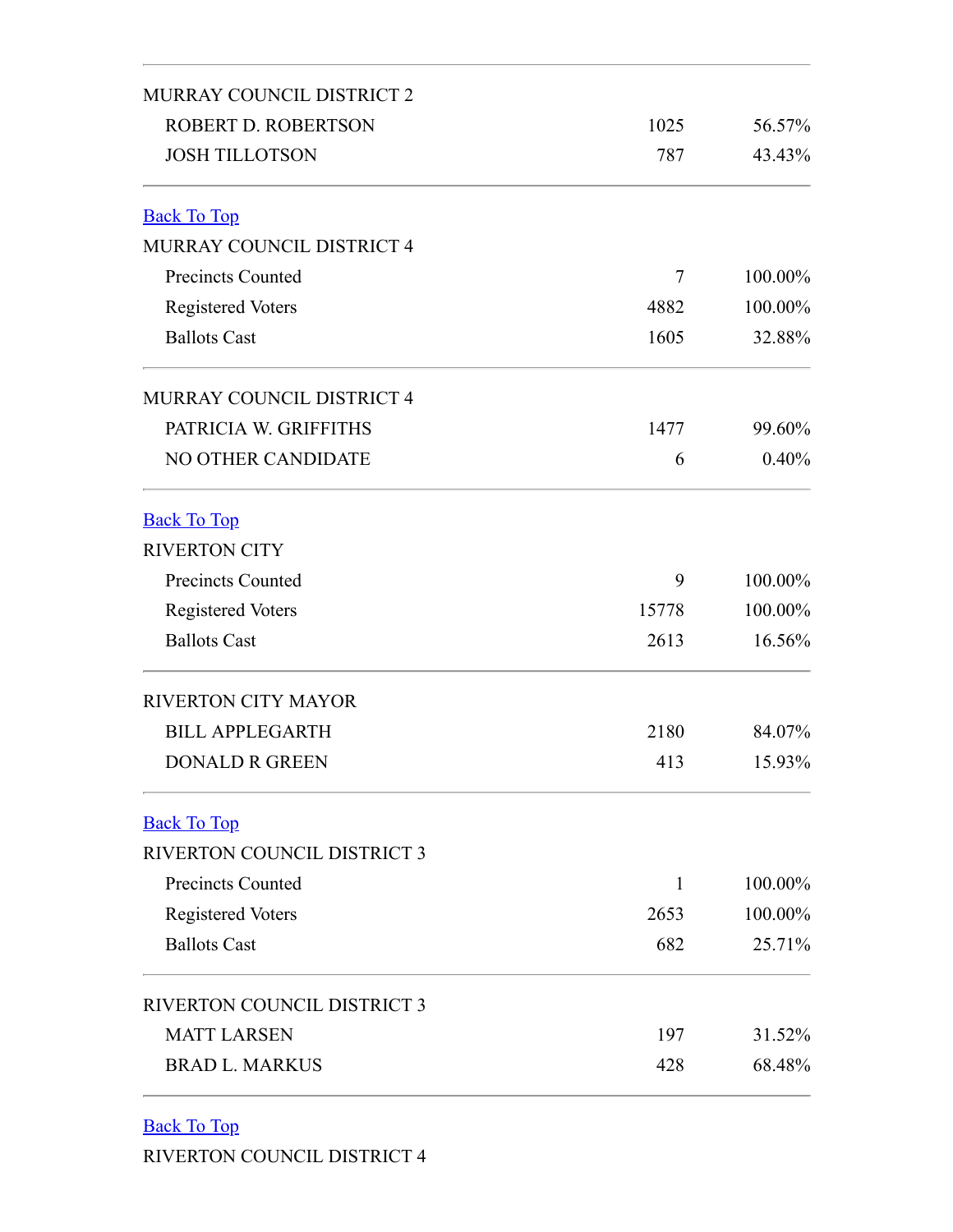<span id="page-5-2"></span><span id="page-5-1"></span><span id="page-5-0"></span>

| <b>Precincts Counted</b>                 | 4        | 100.00%  |  |
|------------------------------------------|----------|----------|--|
| Registered Voters                        | 6914     | 100.00%  |  |
| <b>Ballots Cast</b>                      | 1127     | 16.30%   |  |
| RIVERTON COUNCIL DISTRICT 4              |          |          |  |
| <b>AL LEAVITT</b>                        | 481      | 99.38%   |  |
| NO OTHER CANDIDATE                       | 3        | 0.62%    |  |
| <b>Back To Top</b>                       |          |          |  |
| SALT LAKE CITY COUNCIL DISTRICT 1        |          |          |  |
| <b>Precincts Counted</b>                 | 12       | 100.00%  |  |
| <b>Registered Voters</b>                 | 9532     | 100.00%  |  |
| <b>Ballots Cast</b>                      | 2081     | 21.83%   |  |
| SALT LAKE CITY COUNCIL DISTRICT 1        |          |          |  |
| <b>LESLIE BENNS</b>                      | 702      | 34.01%   |  |
| <b>CARLTON CHRISTENSEN</b>               | 1362     | 65.99%   |  |
| F. IRISH (WRITE-IN)                      | $\theta$ | $0.00\%$ |  |
| <b>Back To Top</b>                       |          |          |  |
| <b>SALT LAKE CITY COUNCIL DISTRICT 3</b> |          |          |  |
| <b>Precincts Counted</b>                 | 16       | 100.00%  |  |
| <b>Registered Voters</b>                 | 14885    | 100.00%  |  |
| <b>Ballots Cast</b>                      | 4247     | 28.53%   |  |
| <b>SALT LAKE CITY COUNCIL DISTRICT 3</b> |          |          |  |
| <b>JANNEKE HOUSE</b>                     | 2004     | 47.56%   |  |
| <b>ERIC JERGENSEN</b>                    | 2210     | 52.44%   |  |
| <b>Back To Top</b>                       |          |          |  |
| <b>SALT LAKE CITY COUNCIL DISTRICT 5</b> |          |          |  |
| <b>Precincts Counted</b>                 | 18       | 100.00%  |  |
| <b>Registered Voters</b>                 | 13855    | 100.00%  |  |
| <b>Ballots Cast</b>                      | 992      | 7.16%    |  |
| SALT LAKE CITY COUNCIL DISTRICT 5        |          |          |  |
| <b>JILL REMINGTON LOVE</b>               | 930      | 99.68%   |  |
| NO OTHER CANDIDATE                       | 3        | $0.32\%$ |  |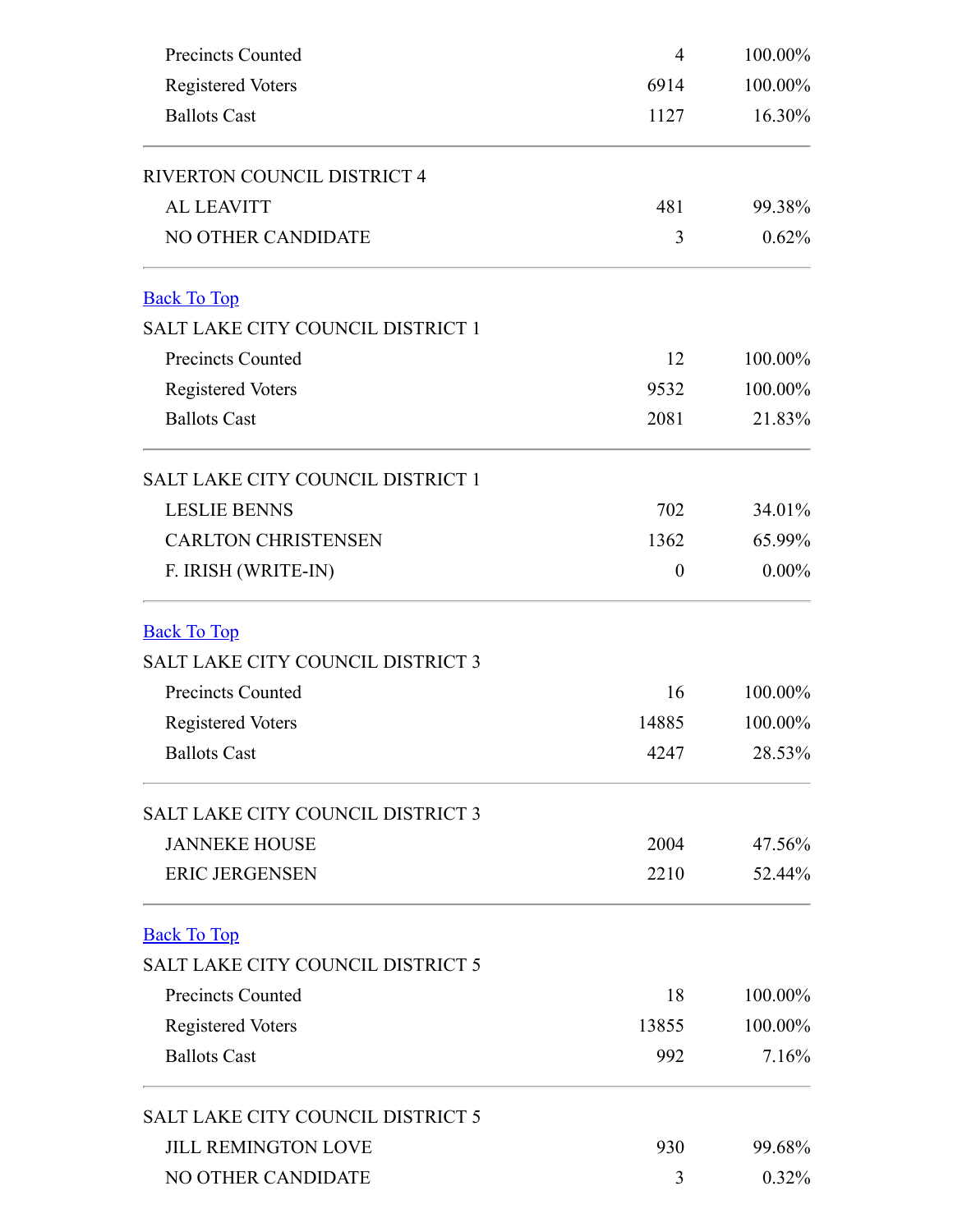<span id="page-6-1"></span><span id="page-6-0"></span>

| <b>Back To Top</b>                       |       |         |
|------------------------------------------|-------|---------|
| SALT LAKE CITY COUNCIL DISTRICT 7        |       |         |
| <b>Precincts Counted</b>                 | 19    | 100.00% |
| <b>Registered Voters</b>                 | 15390 | 100.00% |
| <b>Ballots Cast</b>                      | 2481  | 16.12%  |
| <b>SALT LAKE CITY COUNCIL DISTRICT 7</b> |       |         |
| <b>GORDON O. POULSON</b>                 | 1124  | 45.62%  |
| <b>SOREN D. SIMONSEN</b>                 | 1340  | 54.38%  |
| <b>Back To Top</b>                       |       |         |
| <b>SANDY CITY</b>                        |       |         |
| <b>Precincts Counted</b>                 | 55    | 100.00% |
| <b>Registered Voters</b>                 | 51797 | 100.00% |
| <b>Ballots Cast</b>                      | 20884 | 40.32%  |
| <b>SANDY CITY MAYOR</b>                  |       |         |
| <b>TOM DOLAN</b>                         | 10887 | 53.07%  |
| <b>GARY T. FORBUSH</b>                   | 9627  | 46.93%  |
| SANDY CITY COUNCIL AT-LARGE              |       |         |
| <b>MAX BURDICK</b>                       | 8684  | 45.50%  |
| <b>STEVE SMITH</b>                       | 10401 | 54.50%  |
| <b>Back To Top</b>                       |       |         |
| SANDY COUNCIL DISTRICT 1                 |       |         |
| <b>Precincts Counted</b>                 | 13    | 100.00% |
| <b>Registered Voters</b>                 | 12033 | 100.00% |
| <b>Ballots Cast</b>                      | 4288  | 35.64%  |
| SANDY COUNCIL DISTRICT 1                 |       |         |
| <b>SCOTT L COWDELL</b>                   | 3621  | 99.92%  |
| NO OTHER CANDIDATE                       | 3     | 0.08%   |

<span id="page-6-3"></span><span id="page-6-2"></span>Back To Top SANDY COUNCIL DISTRICT 3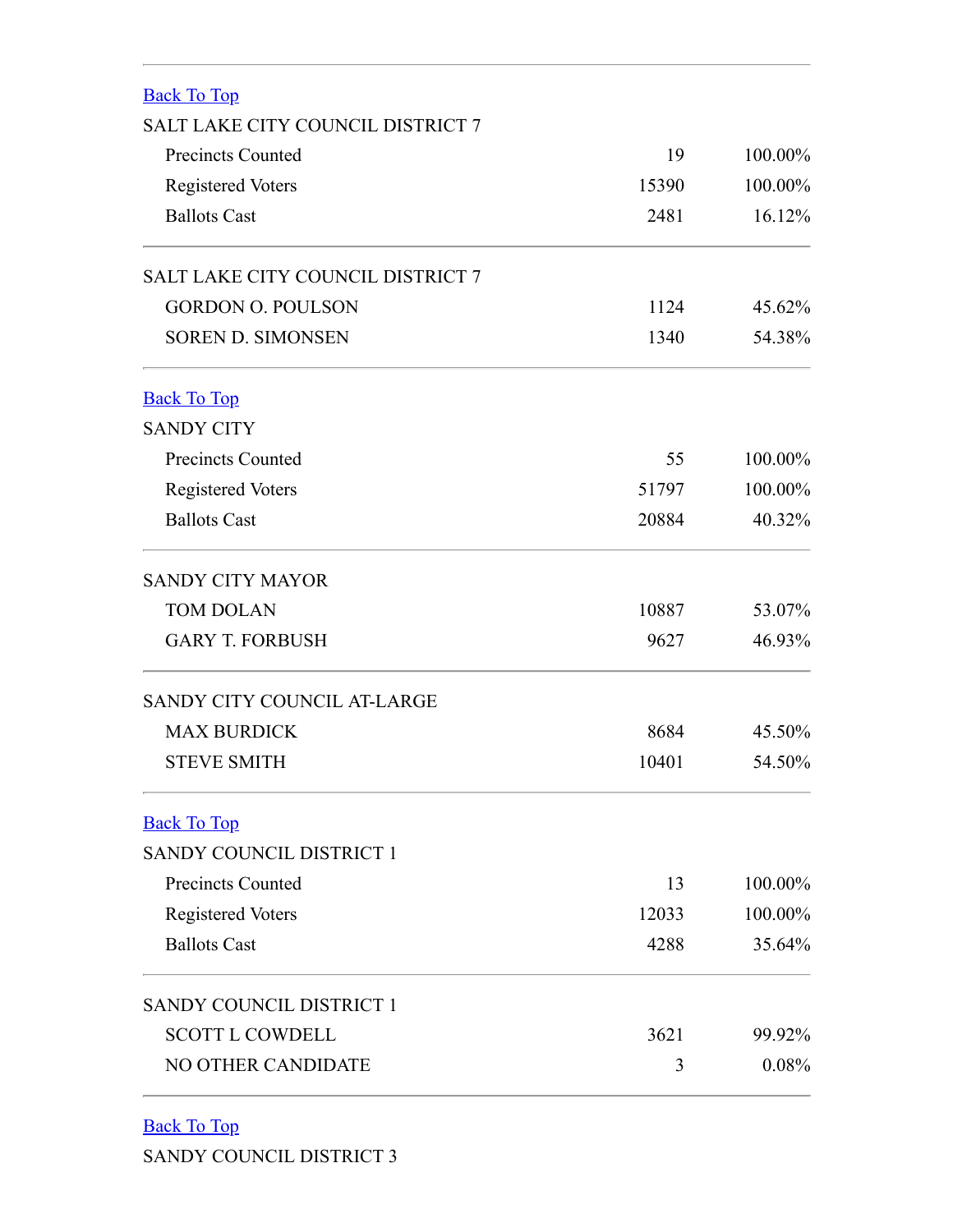<span id="page-7-2"></span><span id="page-7-1"></span><span id="page-7-0"></span>

| <b>Precincts Counted</b><br><b>Registered Voters</b><br><b>Ballots Cast</b> | 14    | 100.00%<br>100.00% |
|-----------------------------------------------------------------------------|-------|--------------------|
|                                                                             | 14270 |                    |
|                                                                             | 6366  | 44.61%             |
| <b>SANDY COUNCIL DISTRICT 3</b>                                             |       |                    |
| <b>BRYANT F. ANDERSON</b>                                                   | 3205  | 55.02%             |
| <b>BRIGITTE DAWSON</b>                                                      | 2620  | 44.98%             |
| <b>Back To Top</b>                                                          |       |                    |
| <b>SANDY COUNCIL DISTRICT 4</b>                                             |       |                    |
| <b>Precincts Counted</b>                                                    | 13    | 100.00%            |
| <b>Registered Voters</b>                                                    | 13257 | 100.00%            |
| <b>Ballots Cast</b>                                                         | 4704  | 35.48%             |
| <b>SANDY COUNCIL DISTRICT 4</b>                                             |       |                    |
| <b>CHRIS MCCANDLESS</b>                                                     | 3928  | 99.87%             |
| NO OTHER CANDIDATE                                                          | 5     | 0.13%              |
| <b>Back To Top</b>                                                          |       |                    |
| <b>SANDY CITY</b>                                                           |       |                    |
| <b>Precincts Counted</b>                                                    | 55    | 100.00%            |
| <b>Registered Voters</b>                                                    | 51797 | 100.00%            |
| <b>Ballots Cast</b>                                                         | 20884 | 40.32%             |
| SANDY CITY REFERENDUM NUMBER 1                                              |       |                    |
| <b>FOR</b>                                                                  | 10830 | 53.26%             |
| <b>AGAINST</b>                                                              | 9503  | 46.74%             |
| <b>Back To Top</b>                                                          |       |                    |
| <b>ALTA CANYON</b>                                                          |       |                    |
| <b>Precincts Counted</b>                                                    | 21    | 100.00%            |
| <b>Registered Voters</b>                                                    | 19855 | 100.00%            |
| <b>Ballots Cast</b>                                                         | 9060  | 45.63%             |
| <b>ALTA CANYON</b>                                                          |       |                    |
| Vote For 4                                                                  |       |                    |
| <b>ANNE T. BARR</b>                                                         | 4750  | 38.30%             |
| <b>SCOTT STANDRIFF</b>                                                      | 3335  | 26.89%             |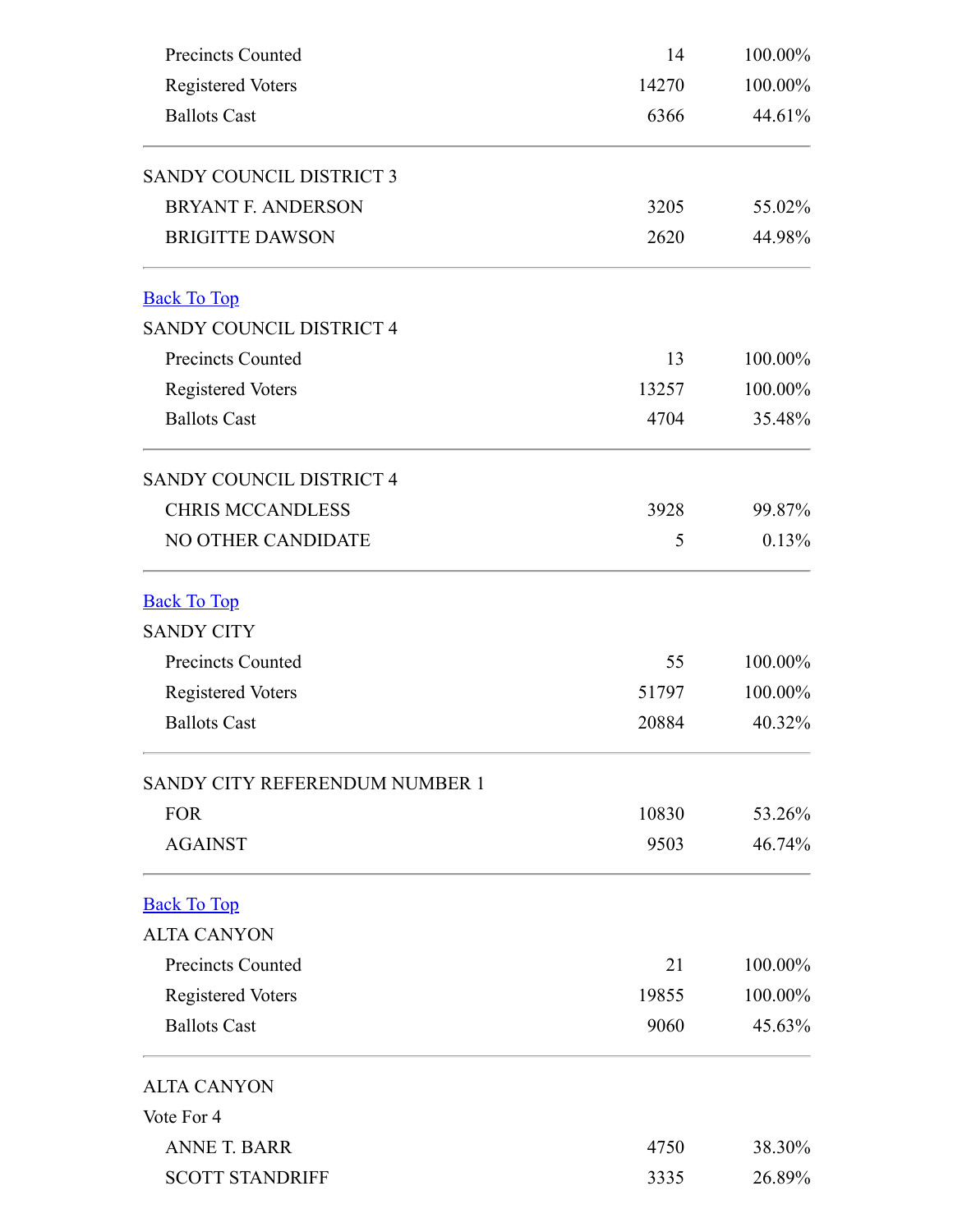<span id="page-8-3"></span><span id="page-8-2"></span><span id="page-8-1"></span><span id="page-8-0"></span>

| <b>BRYAN S. WHIPPLE</b><br>NO OTHER CANDIDATE<br><b>CAROL LUPUS (WRITE-IN)</b> | 4302<br>3<br>12 | 34.69%<br>0.02%<br>0.10% |                          |  |  |
|--------------------------------------------------------------------------------|-----------------|--------------------------|--------------------------|--|--|
|                                                                                |                 |                          | <b>Back To Top</b>       |  |  |
|                                                                                |                 |                          | <b>SOUTH JORDAN CITY</b> |  |  |
| <b>Precincts Counted</b>                                                       | 17              | 100.00%                  |                          |  |  |
| <b>Registered Voters</b>                                                       | 19894           | 100.00%                  |                          |  |  |
| <b>Ballots Cast</b>                                                            | 3009            | 15.13%                   |                          |  |  |
| SOUTH JORDAN CITY MAYOR                                                        |                 |                          |                          |  |  |
| <b>KENT MONEY</b>                                                              | 2067            | 69.85%                   |                          |  |  |
| <b>MICHAEL E. WALTERS</b>                                                      | 892             | 30.15%                   |                          |  |  |
| <b>Back To Top</b>                                                             |                 |                          |                          |  |  |
| SOUTH JORDAN COUNCIL DISTRICT 3                                                |                 |                          |                          |  |  |
| <b>Precincts Counted</b>                                                       | 4               | 100.00%                  |                          |  |  |
| <b>Registered Voters</b>                                                       | 6261            | 100.00%                  |                          |  |  |
| <b>Ballots Cast</b>                                                            | 829             | 13.24%                   |                          |  |  |
| SOUTH JORDAN COUNCIL DISTRICT 3                                                |                 |                          |                          |  |  |
| <b>LINDA AUGER</b>                                                             | 332             | 40.59%                   |                          |  |  |
| <b>BRIAN C. BUTTERS</b>                                                        | 486             | 59.41%                   |                          |  |  |
| <b>Back To Top</b>                                                             |                 |                          |                          |  |  |
| SOUTH JORDAN COUNCIL DISTRICT 5                                                |                 |                          |                          |  |  |
| <b>Precincts Counted</b>                                                       | 3               | 100.00%                  |                          |  |  |
| <b>Registered Voters</b>                                                       | 3039            | 100.00%                  |                          |  |  |
| <b>Ballots Cast</b>                                                            | 746             | 24.55%                   |                          |  |  |
| SOUTH JORDAN COUNCIL DISTRICT 5                                                |                 |                          |                          |  |  |
| <b>LARRY SHORT</b>                                                             | 376             | 50.95%                   |                          |  |  |
| <b>MARK T. WOOLLEY</b>                                                         | 362             | 49.05%                   |                          |  |  |
| <b>Back To Top</b>                                                             |                 |                          |                          |  |  |
| <b>TAYLORSVILLE CITY</b>                                                       |                 |                          |                          |  |  |
| Precincts Counted                                                              | 27              | 100.00%                  |                          |  |  |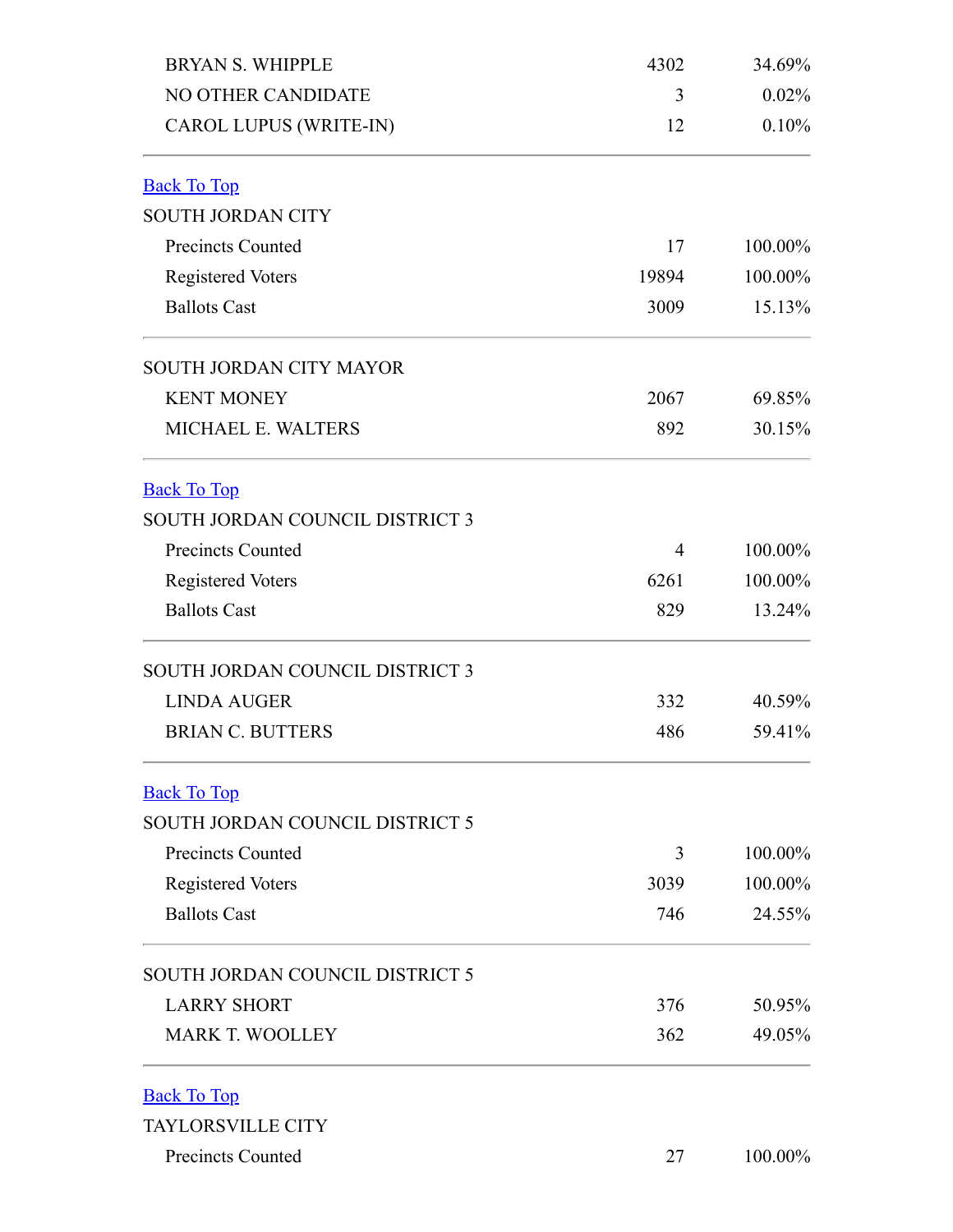<span id="page-9-1"></span><span id="page-9-0"></span>

| <b>Registered Voters</b>        | 28973 | 100.00% |
|---------------------------------|-------|---------|
| <b>Ballots Cast</b>             | 4344  | 14.99%  |
| TAYLORSVILLE CITY MAYOR         |       |         |
| <b>RIC MORLEY</b>               | 1215  | 28.36%  |
| <b>RUSS WALL</b>                | 3069  | 71.64%  |
| <b>Back To Top</b>              |       |         |
| TAYLORSVILLE COUNCIL DISTRICT 4 |       |         |
| <b>Precincts Counted</b>        | 5     | 100.00% |
| <b>Registered Voters</b>        | 6644  | 100.00% |
| <b>Ballots Cast</b>             | 811   | 12.21%  |
| TAYLORSVILLE COUNCIL DISTRICT 4 |       |         |
| <b>LES N. MATSUMURA</b>         | 620   | 77.69%  |
| <b>MIKE STOVALL</b>             | 178   | 22.31%  |
| <b>Back To Top</b>              |       |         |
| TAYLORSVILLE COUNCIL DISTRICT 5 |       |         |
| <b>Precincts Counted</b>        | 5     | 100.00% |
| <b>Registered Voters</b>        | 5694  | 100.00% |
| <b>Ballots Cast</b>             | 1001  | 17.58%  |
| TAYLORSVILLE COUNCIL DISTRICT 5 |       |         |
| <b>DOUG ARNESEN</b>             | 226   | 23.18%  |
| LYNN R. HANDY                   | 749   | 76.82%  |
| <b>Back To Top</b>              |       |         |
| <b>WEST JORDAN CITY</b>         |       |         |
| <b>Precincts Counted</b>        | 37    | 100.00% |
| <b>Registered Voters</b>        | 41803 | 100.00% |
| <b>Ballots Cast</b>             | 7505  | 17.95%  |
| WEST JORDAN CITY MAYOR          |       |         |
| <b>DAVID B. NEWTON</b>          | 3860  | 51.85%  |
| <b>BRIAN D. PITTS</b>           | 3584  | 48.15%  |

<span id="page-9-2"></span>WEST JORDAN CITY COUNCIL AT-LARGE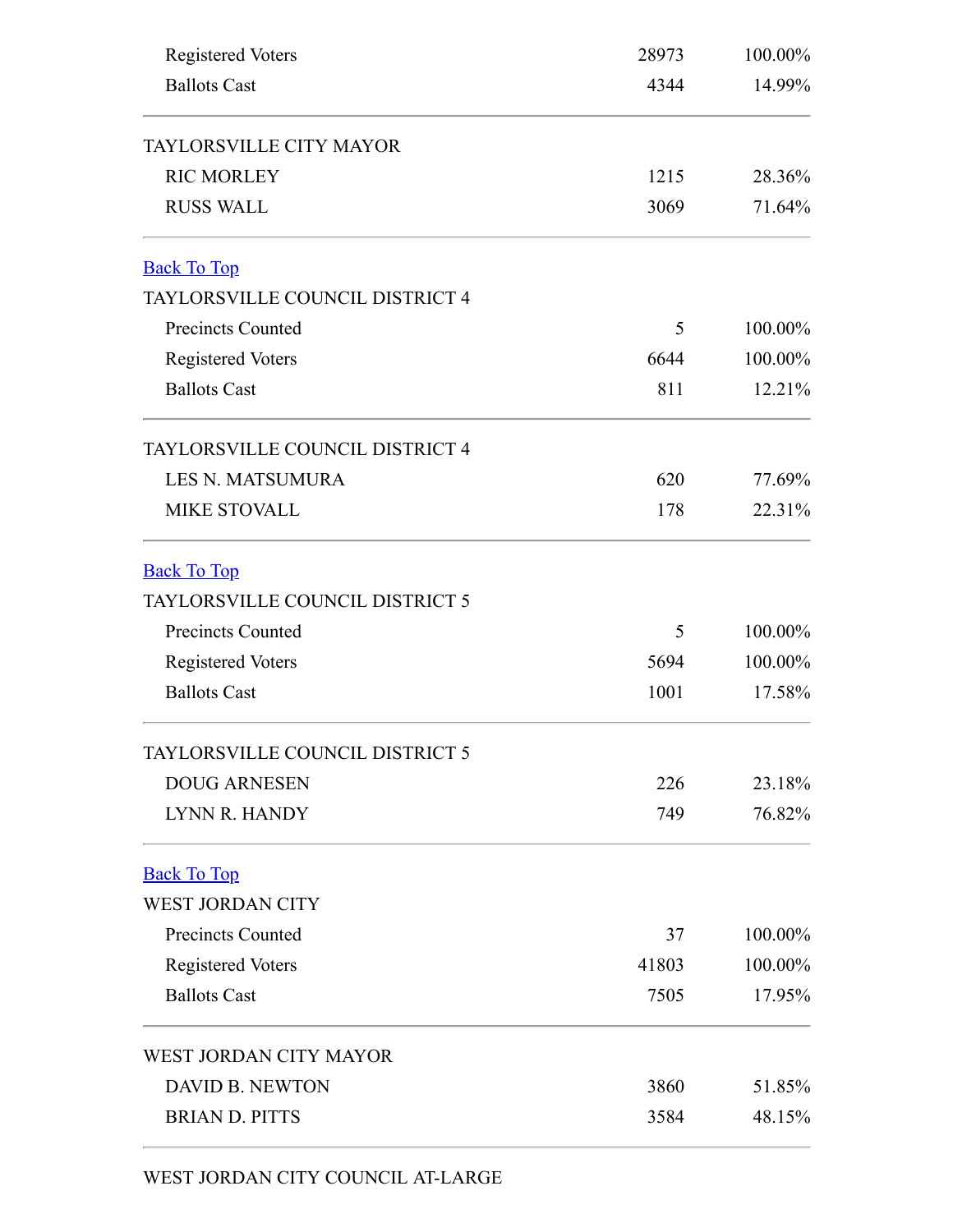<span id="page-10-2"></span><span id="page-10-1"></span><span id="page-10-0"></span>

| Vote For 2                        |                  |          |
|-----------------------------------|------------------|----------|
| <b>KATHY HILTON</b>               | 3608             | 26.55%   |
| <b>MELISSA JOHNSON</b>            | 4063             | 29.90%   |
| <b>STUART RICHARDSON</b>          | 3174             | 23.36%   |
| <b>KAREN SHAEFFER</b>             | 2742             | 20.18%   |
| <b>Back To Top</b>                |                  |          |
| <b>WEST VALLEY CITY</b>           |                  |          |
| <b>Precincts Counted</b>          | 50               | 100.00%  |
| <b>Registered Voters</b>          | 44370            | 100.00%  |
| <b>Ballots Cast</b>               | 5798             | 13.07%   |
| WEST VALLEY CITY MAYOR            |                  |          |
| <b>ADAM CALVIN LEFFLER</b>        | 1085             | 19.05%   |
| <b>DENNIS J. NORDFELT</b>         | 4610             | 80.95%   |
| WEST VALLEY CITY COUNCIL AT-LARGE |                  |          |
| <b>BARBARA THOMAS</b>             | 1650             | 28.69%   |
| <b>MIKE WINDER</b>                | 4101             | 71.31%   |
| <b>Back To Top</b>                |                  |          |
| WEST VALLEY COUNCIL DISTRICT 2    |                  |          |
| <b>Precincts Counted</b>          | 13               | 100.00%  |
| <b>Registered Voters</b>          | 10400            | 100.00%  |
| <b>Ballots Cast</b>               | 1281             | 12.32%   |
| WEST VALLEY COUNCIL DISTRICT 2    |                  |          |
| <b>JOEL COLEMAN</b>               | 1171             | 100.00%  |
| NO OTHER CANDIDATE                | $\boldsymbol{0}$ | $0.00\%$ |
| <b>Back To Top</b>                |                  |          |
| WEST VALLEY COUNCIL DISTRICT 4    |                  |          |
| <b>Precincts Counted</b>          | 14               | 100.00%  |
| <b>Registered Voters</b>          | 12955            | 100.00%  |
| <b>Ballots Cast</b>               | 1645             | 12.70%   |